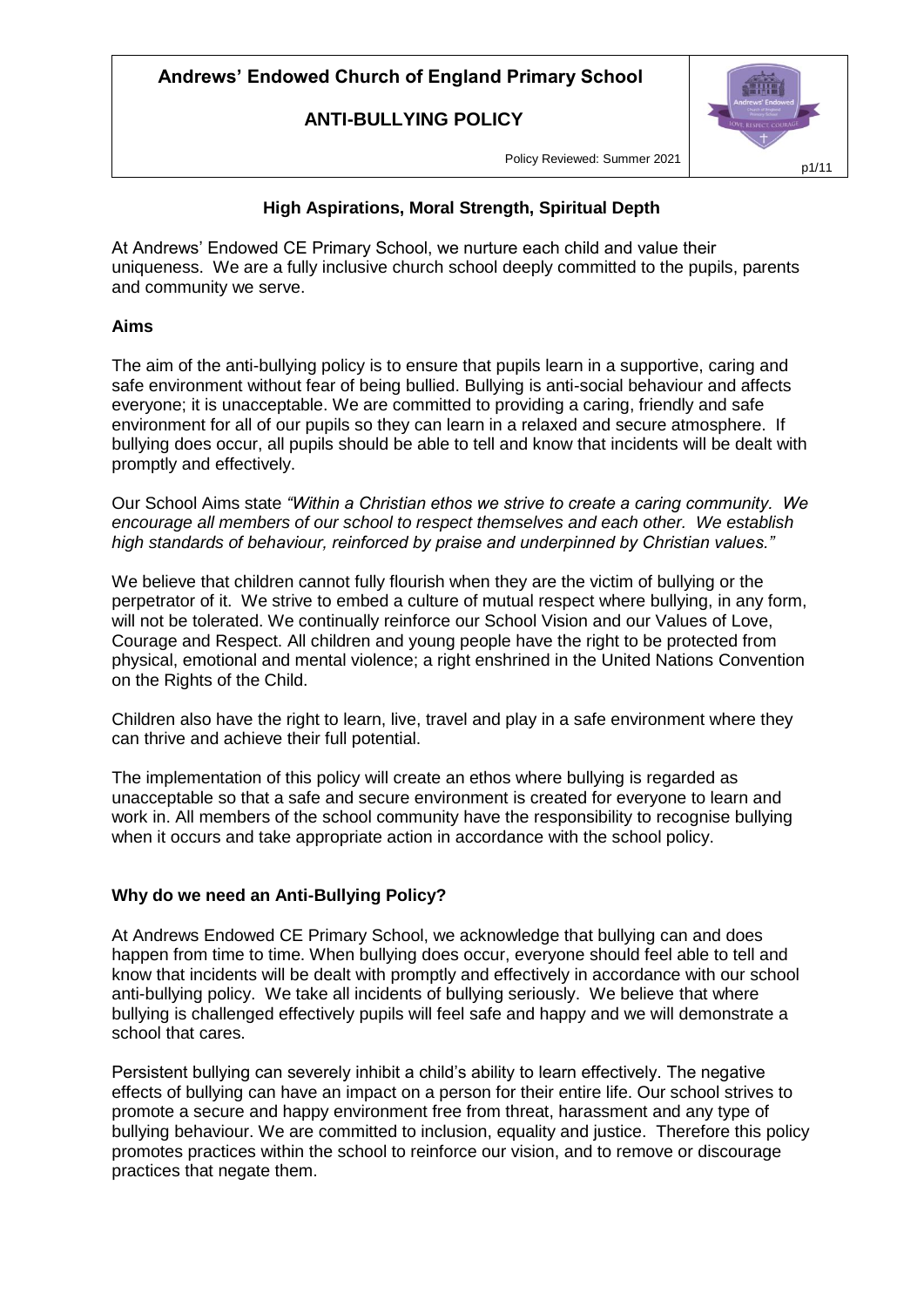### **ANTI-BULLYING POLICY**



Policy Reviewed: Summer 2021

#### **What is bullying?**

At Andrews' Endowed CE Primary School we use the shared definition of bullying researched from The Anti-Bullying Alliance:

**"The repetitive, intentional hurting of one person or group by another person or group, where the relationship involves an imbalance of power. It can happen face to face or online."**

There are four key elements to this definition:

hurtful repetition power imbalance intentional

Whatever the reason, bullying is never acceptable and will not be tolerated in Andrews' Endowed CE Primary School.

Bullying can take many forms, but four main types are:

**Physical** – hitting, kicking, spitting, demanding money or belongings. **Verbal** – name calling, insults making racist, sexist, homophobic or offensive remarks. **Indirect** – excluding or 'blanking', spreading gossip, damaging property, offensive or abusive emails, text messages or posts on websites.

**'Cyber bullying'** - posting on social media, sharing photos, sending nasty text messages, social exclusion.

#### **Bullying is not:**

It is important to understand that bullying is not the odd occasion of falling out with friends, name calling, arguments or when the occasional trick or joke is played on someone. It is bullying if it is done several times on purpose.

Children sometimes fall out and say things because they are upset. When occasional problems of this kind arise, although unkind, it is not classed as bullying. It is an important part of children's development to learn how to deal with friendship breakdowns.

#### **Signs and Symptoms of bullying**

A child may indicate, by different signs or behaviour, that he or she is being bullied. Adults should be aware of these signs and investigate further if a child:

Is frightened of walking to or from school. Begins truanting. Becomes withdrawn, anxious or lacking in confidence. Feels ill in the morning. Begins to under perform in school work. Has possessions go 'missing'. Asks for money or starts stealing money (to pay the bully). Is frightened to say what's wrong.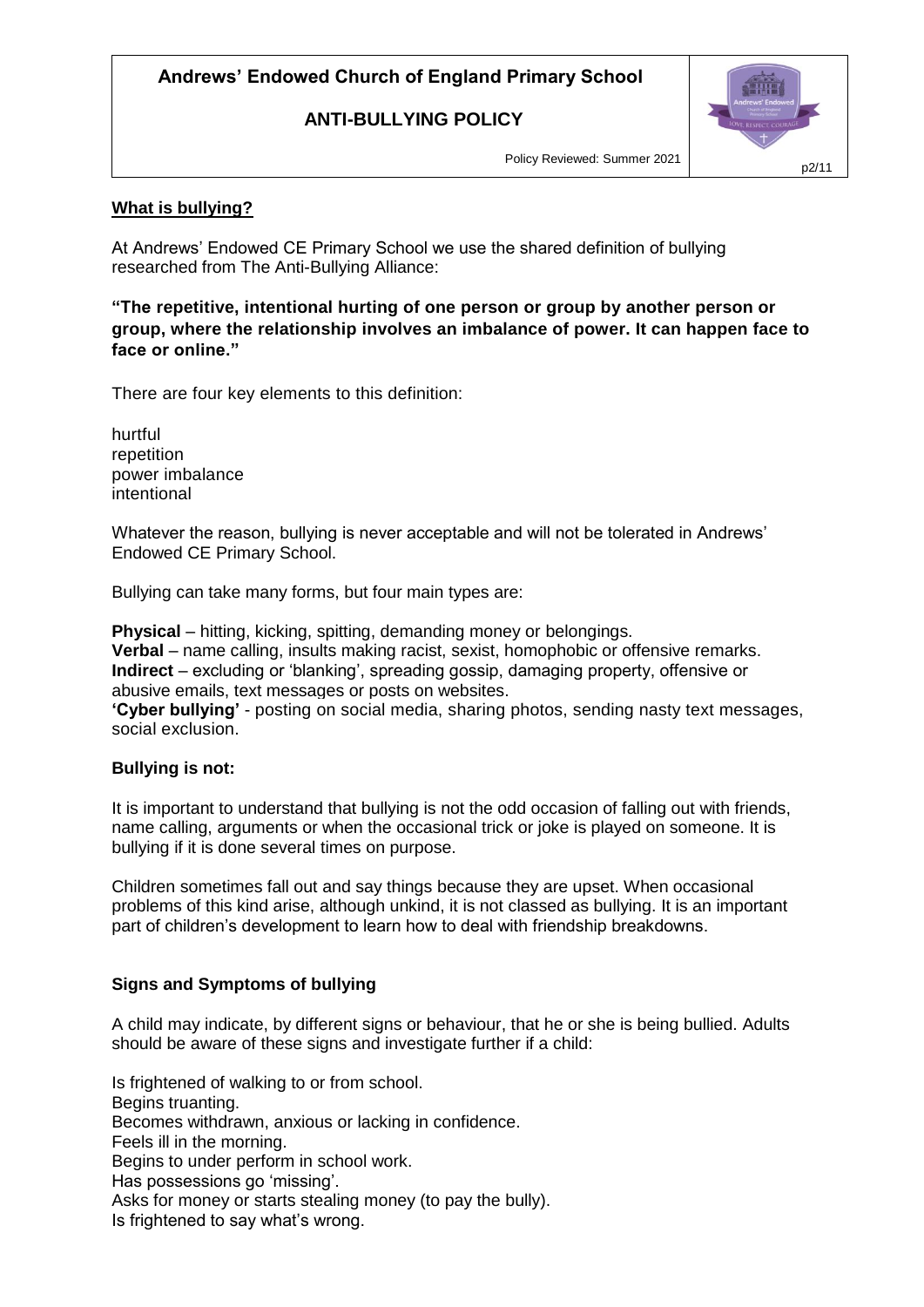**ANTI-BULLYING POLICY**

Policy Reviewed: Summer 2021

*NB this is not a definitive list but suggests some of the signs and symptoms.*

These signs and behaviours could indicate other problems, but bullying should be considered a possibility and should be taken seriously and investigated as soon as possible.

### **What can a child do if they are being bullied? (Appendix 2)**

We want everybody to feel confident to report bullying whenever and wherever it happens, and get the help they need to feel safe again. If a child is being bullied, it is important to remember that it is not their fault and there are people that can help them. We encourage children to tell someone they trust, giving them as many facts as they can (Who? Where? What? Why? When? How?). All pupils know that if they are experiencing bullying they should tell a trusted adult in the school.

#### **What can a child do if they see someone else being bullied? (The role of the bystander)**

At Andrews Endowed CE Primary School we strive to achieve a community which is proactive and caring. We work to help children to understand that ignoring bullying is unfair and staying silent means that the bully has been given more power. Children are encouraged to help without putting themselves in danger, for example by telling a member of staff as soon as possible or asking someone they trust about what to do.

### **Strategies in school for the prevention and reduction of bullying**

Whole school initiatives and proactive teaching strategies will be used throughout the school to develop a positive learning environment with the aim of reducing opportunities for bullying to occur. These include:

- **Each class agreeing on their own set of class charter**
- Making national anti-bullying week a high profile event each year.
- Raising awareness through assemblies, work in PSHE lessons and circle time discussions.
- Setting up circle of friends support network to support individuals experiencing difficulties.
- Supporting children who experience difficulties with planned ELSA sessions.<br>Use of playground Angels during lunchtime.
- Use of playground Angels during lunchtime.
- Year 6 children are buddies to children in Acorns.
- We have a Buddy Bench on the playground where children can sit if they need a friend.
- We award a 'Buddy-like Behaviour' cup every term to a child or group of children who have consistently supported others in their play or learning.
- We use systems in class and around the school where children can alert an adult if they are feeling worried, including the use of the 'Worry Box' outside the Headteacher's office.
- We encourage an atmosphere where we talk about our feelings and listen to other people's feelings.
- The use of School council to voice children's thoughts and create actions.
- Working in partnership with all of the stakeholders of the school to ensure they understand the policy.

In addition, staff need to feel safe in order to help make the children feel safe. Staff are aware of procedures to follow in such an instance or they can contact their union for advice and support. The Equality Policy and Dignity at Work Policy also link with this policy.

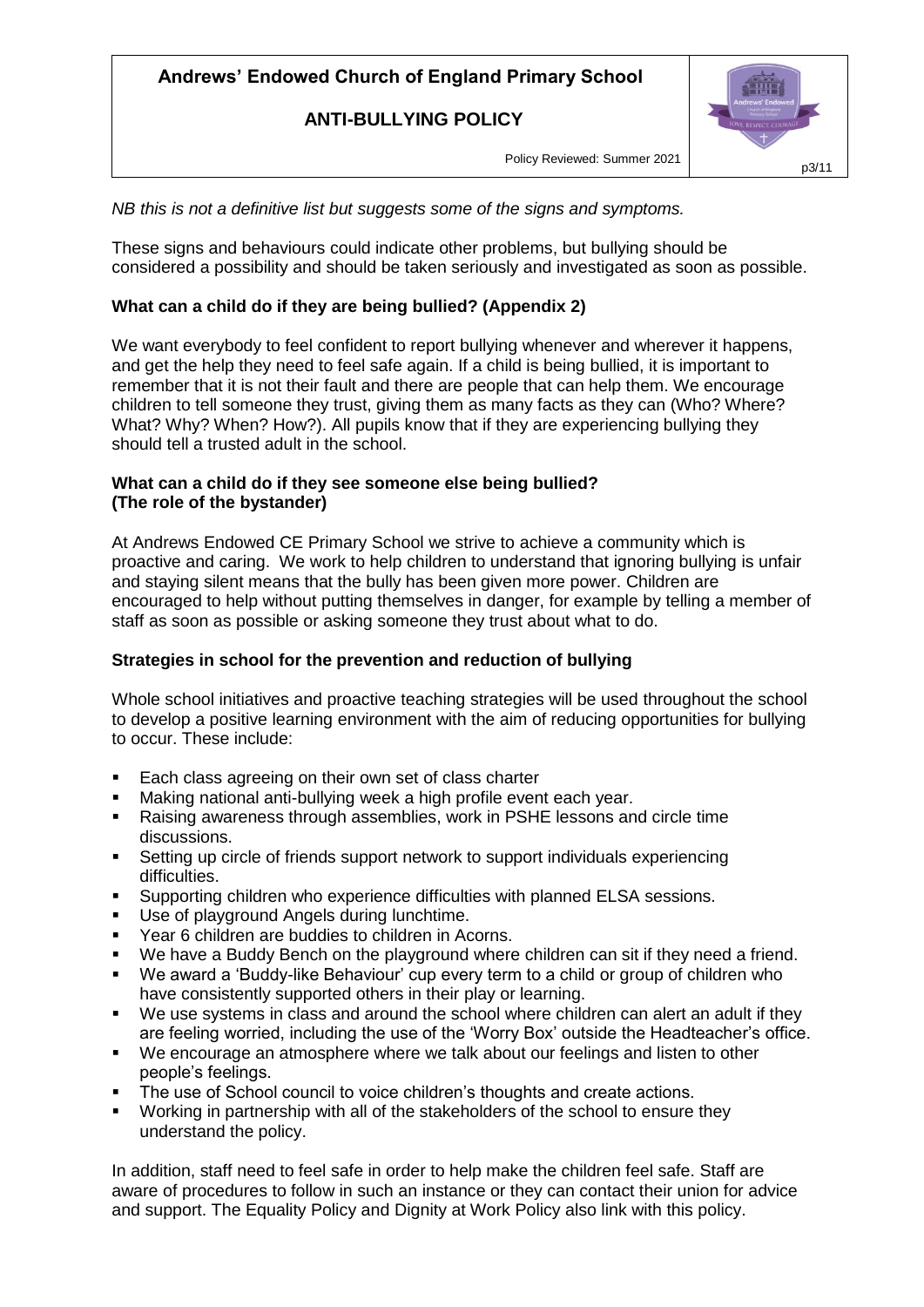**ANTI-BULLYING POLICY**

Policy Reviewed: Summer 2021

### **Procedures for reporting and dealing with bullying incidents**

At Andrews' Endowed Primary School all staff will respond calmly and consistently to all allegations and incidents of bullying. They will be taken seriously and dealt with impartially and promptly. All those involved will have the opportunity to be heard. Staff will support all those involved whilst allegations and incidents are investigated and resolved.

The following step by step procedures will be followed in all cases:

- Initially, staff will listen and speak to all children involved about the incident separately. Appropriate action will be taken quickly to end the bullying behaviour.
- **Records of the incident will be made on the Hampshire Bullying and prejudice-based** [incident report form](file:///G:/Shared%20drives/AEP%20Policies%20-%20Staff%20and%20Governors/Hampshire%20Bullying%20and%20Racist%20Incident%20Reporting%20Form.doc) (Appendix 4) and will be given to the Headteacher.
- Appropriate advice will be given to help the child who is being bullied.
- Staff will reinforce to the child or children who are showing bullying behaviours that their behaviour is unacceptable and they will be given a warning. The child/children will be asked to genuinely apologise for what they have done. Support from members of staff will be given to both the child who is being bullied and the child/children who are showing bullying behaviour.
- Work will be done with the bully/ies (for example with the learning mentor or in circle times) to help him/her/them understand and change his/her/their behaviour including investigating the underlying reasons as to why they are bullying.
- In serious cases e.g. when threatening behaviour is involved, parents will be informed and invited into the school to discuss the problem. This meeting will be with the class teacher and/or Head teacher and Deputy Head teacher present.
- After the incident has been investigated and dealt with, each case will be monitored to ensure repeated bullying does not take place.
- Should the bullying continue the Head teacher may make to decision to exclude the child. The parents then have the right to appeal to the Governing Body and the LEA.
- Appropriate records will be kept of all incidents.

### **What constitutes serious bullying?**

All incidents of bullying are painful and have consequences, and are taken seriously by us. Very occasionally incidents occur in schools that are so serious that they may result in exclusion, a criminal investigation and/or a referral to a specialist agency such as social care teams within the local authority. They might occur despite prolonged involvement and support from a range of agencies for a bullying pupil and his/her parents or carers, and where a pupil is old enough to fully understand the consequences of their continued unacceptable behaviour.

### **Race Equality/Inclusion Statement**

The policies, system and practices at Andrews' Primary CE School set out to promote community cohesion and to provide a high quality educational experience for all children. We do not tolerate any form of racism, bullying or harassment. We recognise that it is the responsibility of the entire school community to seek to provide equality of opportunity for all our children regardless of culture, language, religion, ethnicity, ability, disability, gender, sexuality or social circumstance.

### **Monitoring and evaluation of the policy**

To ensure the policy is effective, it will be regularly monitored and evaluated. The governing body monitors the impact of all policies. We aim to monitor the policy through the Bullying

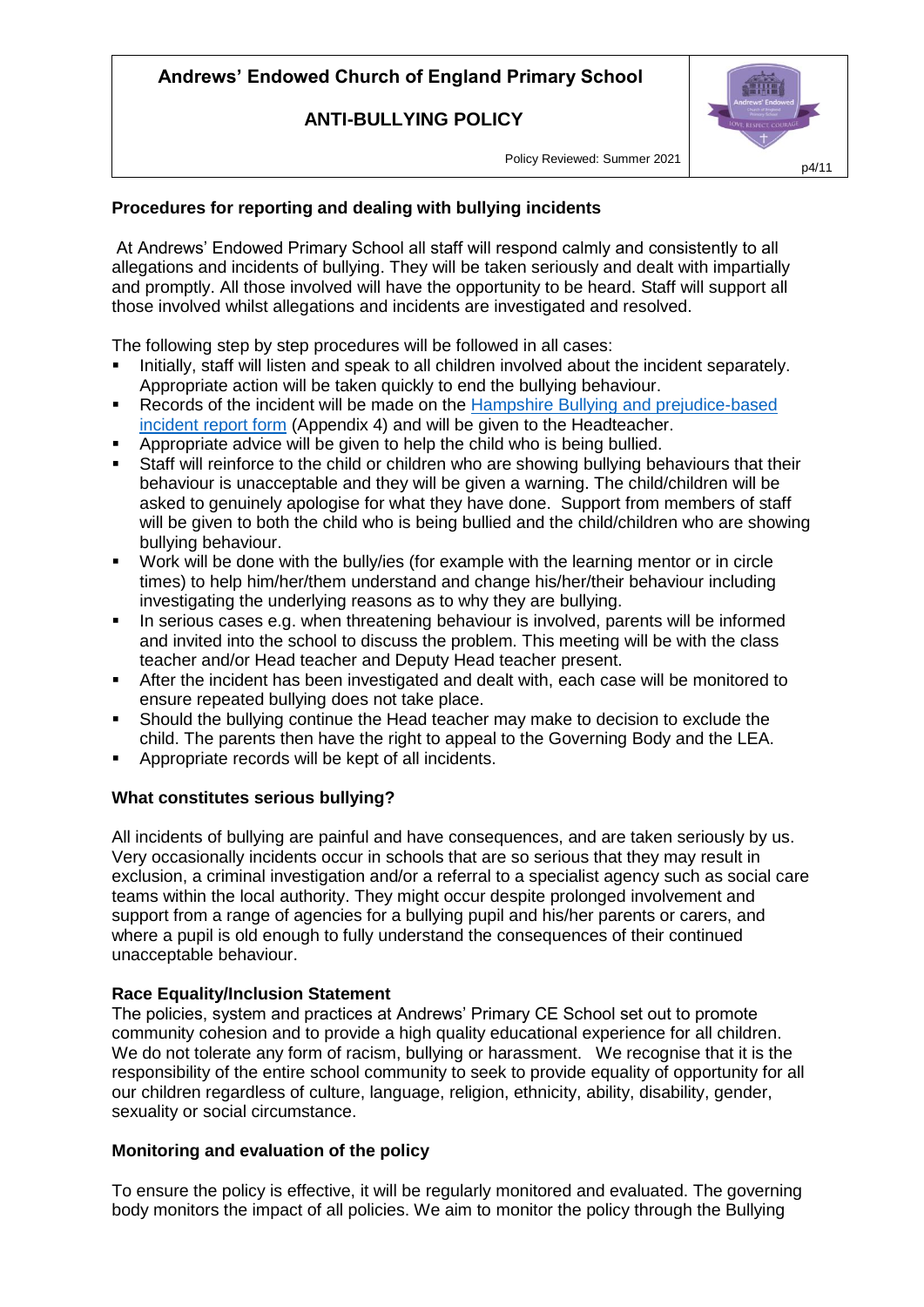### **ANTI-BULLYING POLICY**



Policy Reviewed: Summer 2021

and prejudice-based incident report form, the annual questionnaire and work completed during Anti-Bullying week.

### **Control Box**

| <b>Version</b>                                   |             | <b>Date/Effective from</b> | Summer 2021         |  |  |  |
|--------------------------------------------------|-------------|----------------------------|---------------------|--|--|--|
| <b>Author</b>                                    | Maria Lloyd | <b>Review Date</b>         | Summer 2024         |  |  |  |
|                                                  |             | <b>Responsibility</b>      | <b>Head Teacher</b> |  |  |  |
| <b>Associated Policies, Documents, Agencies:</b> |             |                            |                     |  |  |  |
| <b>Behaviour Policy</b>                          |             |                            |                     |  |  |  |
| See Appendix 1 for Legal Framework               |             |                            |                     |  |  |  |
|                                                  |             |                            |                     |  |  |  |
|                                                  |             |                            |                     |  |  |  |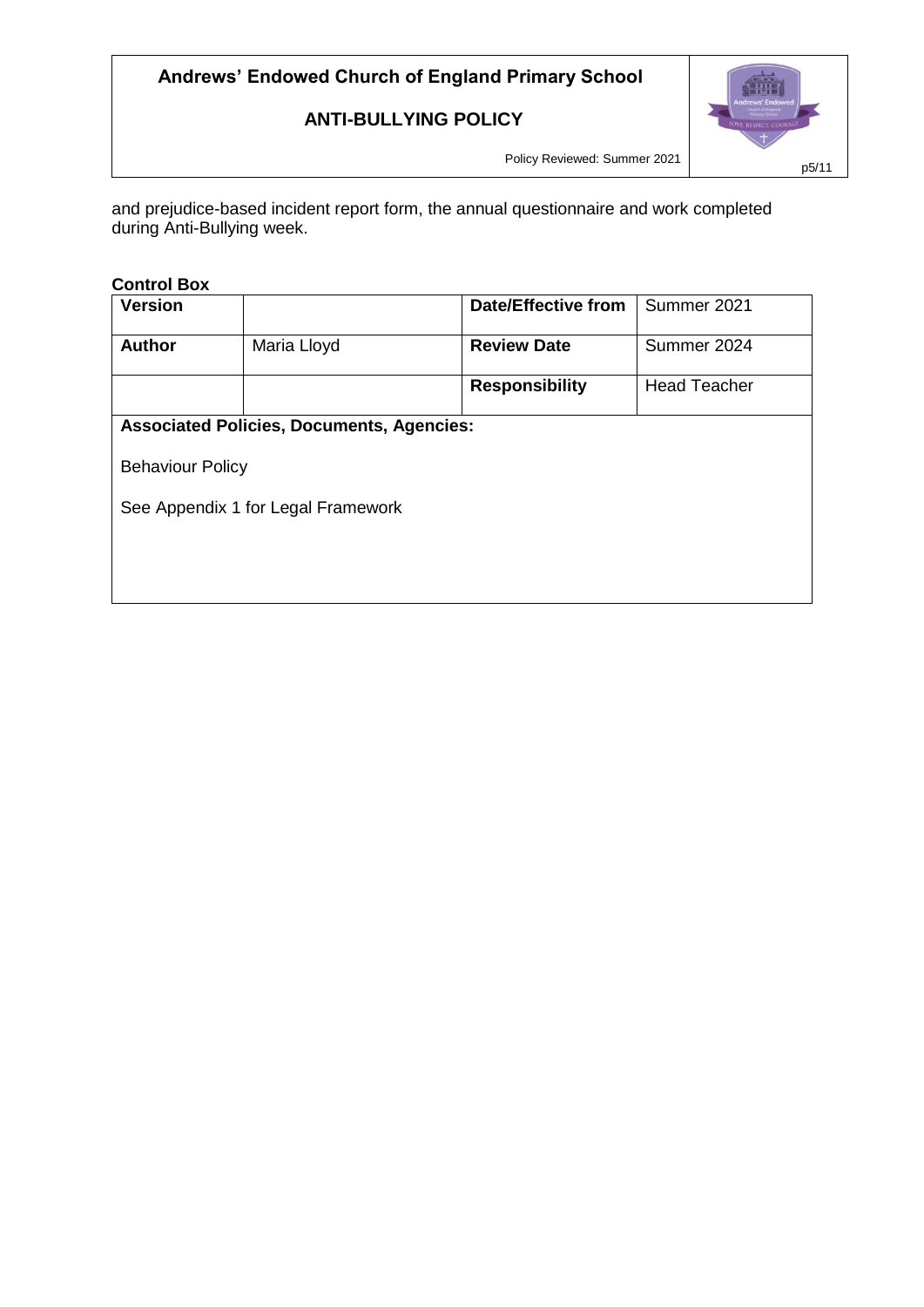**ANTI-BULLYING POLICY**



Policy Reviewed: Summer 2021

### **Appendix 1 – Legal Framework**

Since September 1999 all **schools** have been required to have an anti bullying policy in place.

**All agencies working with children and young people** (including schools and colleges) must have regard to the need to safeguard and promote the welfare of children, helping them to 'stay safe' from bullying and discrimination (Children Act 2004).

#### **Human Rights Act 1998**

Amongst other articles, this act prohibits torture, inhuman and degrading treatment and states that all citizens must have access to their rights without discrimination.

#### **Race Relations Act 2000**

Brought in a positive duty on all public bodies to eliminate racial discrimination and to promote equality of opportunity and good relations between persons of different racial groups.

#### **Employment equality (Religion or Belief) Regulations 2003**

Outlaws discrimination in employment and vocational training on the grounds of religion or belief.

#### **Employment equality (Sexual Orientation) Regulations 2003**

Outlaws discrimination in employment and vocational training on the grounds of sexual orientation.

#### **Disability Equality Duty 2006**

Brought in a positive duty on all public bodies to eliminate discrimination and promote equality of opportunity for disabled people.

#### **Gender Equality Duty 2007**

Brought in a positive duty on all public bodies to eliminate sexual discrimination and promote equality of opportunity and good relations between men and women.

#### **Equality Act (Sexual Orientation) Regulations 2007**

Outlawed discrimination on the grounds of sexual orientation in the provision of goods and services.

There are some cases when bullying stops being bullying and becomes a **crime.** Serious physical assaults, sexual assault, racist or homophobic abuse for example can all be criminal activity, under the **Harassment Act 1997** or of the **Offences Against the Person Act 1861** for example.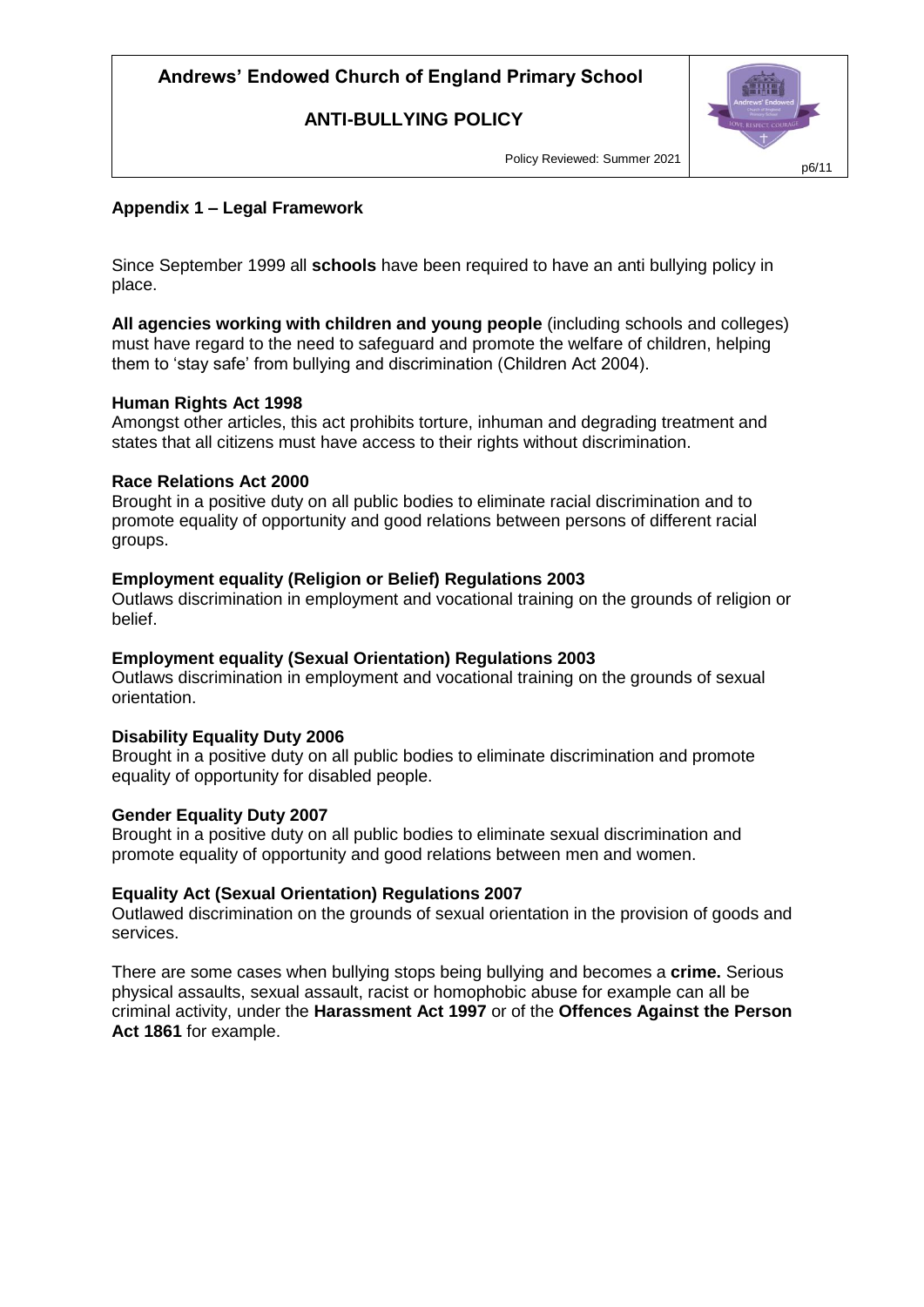**ANTI-BULLYING POLICY**

Policy Reviewed: Summer 2021

### **Appendix 2 INFORMATION FOR CHILDREN – What we tell our children**

#### **What should happen if you are being bullied?**

The most important things to know and do are these:

- It's important to tell someone a friend, a teacher, your parents someone you trust. Don't suffer in silence – that is what the bully wants.
- It is best to tell an adult you trust straight away. You will get immediate support.
- **Teachers will take you seriously and will deal with the bullies in a way which will end** the bullying and will not make things worse for you.

You could also think about these things:

- Tell yourself that you do not deserve to be bullied and that it is wrong.
- Be proud of who you are. It is good to be individual.
- $\blacksquare$  Try not to show that you are upset. It is hard, but a bully likes to see that they have made you unhappy.
- Stay with a group of friends/people. There is safety in numbers.
- Be assertive say "No" loudly and clearly. Walk confidently away. Go straight to a teacher or member of staff.
- Fighting back may make things worse.

#### **What should you do if you think someone is being bullied?**

- Take action. Watching and doing nothing looks as if you are on the side of the bully. It makes the victim feel more unhappy and on their own.
- Look out for people and stick up for them. If you think someone is being left out, offer to let them join your game.
- If you feel you cannot get involved, tell an adult immediately. Teachers will deal with the bully without getting you into trouble.

#### **What will we do for children who are being bullied?**

- We will listen to you and take seriously what you say.
- We will make sure that you always have an adult to turn to if you need to talk or need help.
- We will make sure that you have someone to be a friend to stick with you though this.
- We will make sure that we talk to the person who is acting in a bullying way towards you and help them to change their behaviour. We will not give up until the bullying has stopped.
- We will talk to your parents to let them know what is happening and how we are helping you. We will ask them to help you and to support us to stop this bullying.

#### **What will we do for children who are bullying?**

- We will talk to them and their parents about their behaviour.
- We will explain to them the effects of their behaviour and help them to change their behaviour. This may involve providing them with an older buddy.
- We will listen to them, as there may be reasons why they are acting in the way they are. We will never condone or agree with their action.
- We will try and find someone that they can talk to that they trust.

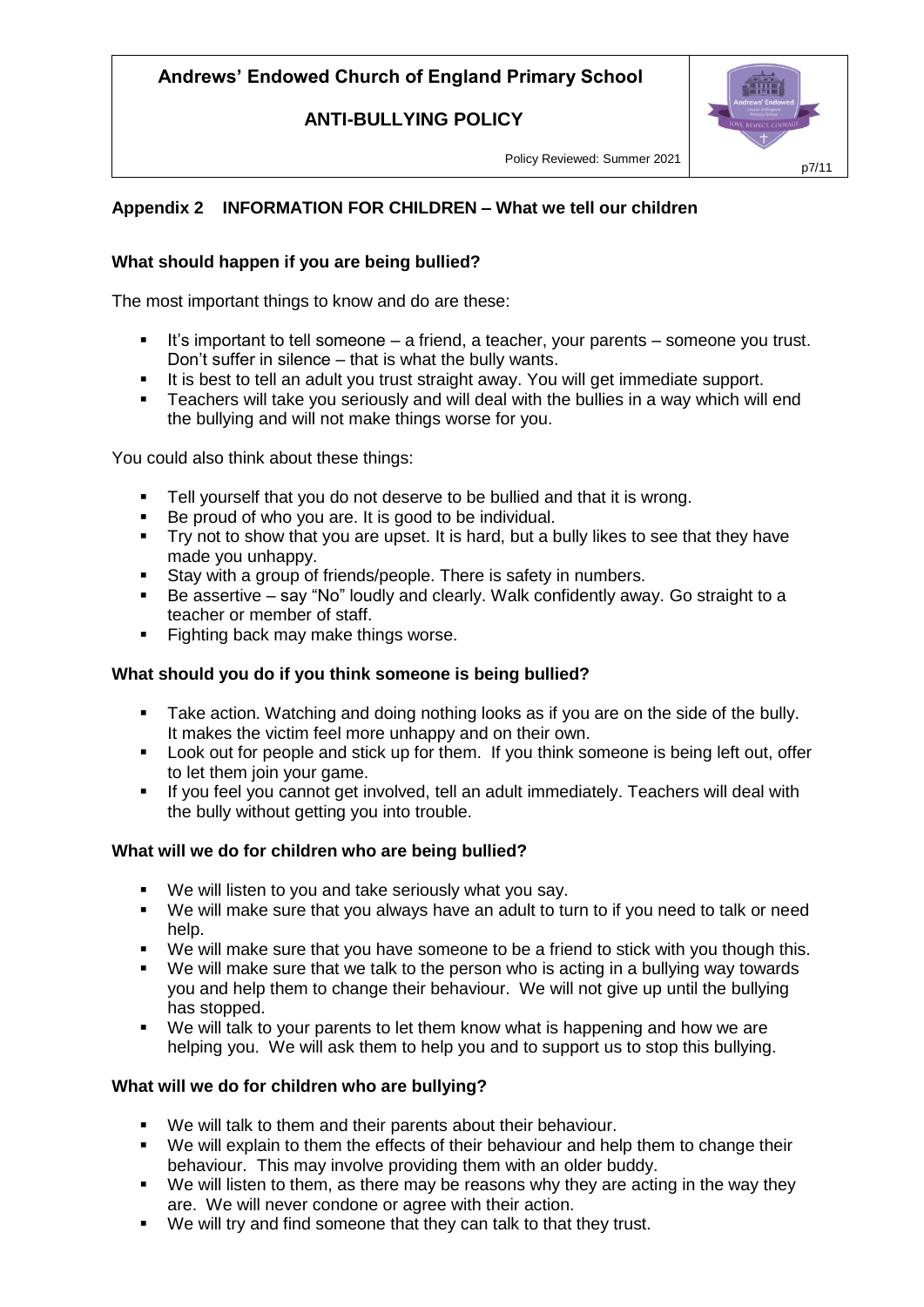**ANTI-BULLYING POLICY**



Policy Reviewed: Summer 2021

If things don't change and the behaviour continues, we will follow the procedures set out in our Behaviour Policy.

### **Appendix 3 INFORMATION FOR PARENTS**

### **What can parents do to help?**

Parents and carers have an important part to play in our bullying policy. We ask parents to:

- Help children understand the difference between falling out with someone and being bullied. Don't jump to conclusions or use the bullying label to describe unkindness. Encourage children to be ready to make up and resolve issues, with appropriate support.
- Look out for unusual behaviour in your children for example, they may suddenly not wish to attend school, feel ill regularly, or not complete work to their usual standard.
- Always take an active role in your child's education. Enquire how their day has gone, who they have spent their time with, etc.
- If you feel your child may be a victim of bullying, inform school immediately. Your complaint will be taken seriously and appropriate action will follow.
- If a child has bullied your child, please do not approach that child or his/her parents on the playground or involve an older child to 'deal' with the bullying behaviour. Please inform school immediately.
- It is important that you advise your child not to fight back. It can make matters worse.
- Tell your child that it is not their fault that they are being bullied.
- Reinforce the school's policy concerning bullying and make sure your child is not afraid to ask for help.
- If you know your child is involved in bullying, please discuss the issues with them and inform school. The matter will be dealt with appropriately.

### **How do we deal with a bullying incident?**

We take each reported incident seriously. We ask our class teachers to complete a Bullying and prejudice-based incident report form and notify the Head Teacher if incidents are reported to them, so that we can ensure that there is plenty of awareness from the outset. Whether it is reported by a child or an adult, we will make notes of the incident being reported, and spend time talking to both parties to get information about what has happened, and try to find out why. We spend time talking to both families, keeping them informed of what has happened and how we are dealing with it. We then agree a plan going forward, which we monitor over a period of time. We try to ensure that all parties are satisfied with the outcome, and encourage families to continue to touch base with us so that bullying behaviour does not recur at a later date.

#### **What if parents aren't satisfied with the way we have dealt with a bullying incident?**

Although we do our very best to reach a point at which all parties are satisfied, this may not always be possible. We have a formal Complaints Policy which details the procedures parents can follow if they remain unsatisfied with the way we have dealt with an incident. The Complaints Policy is available on our school website.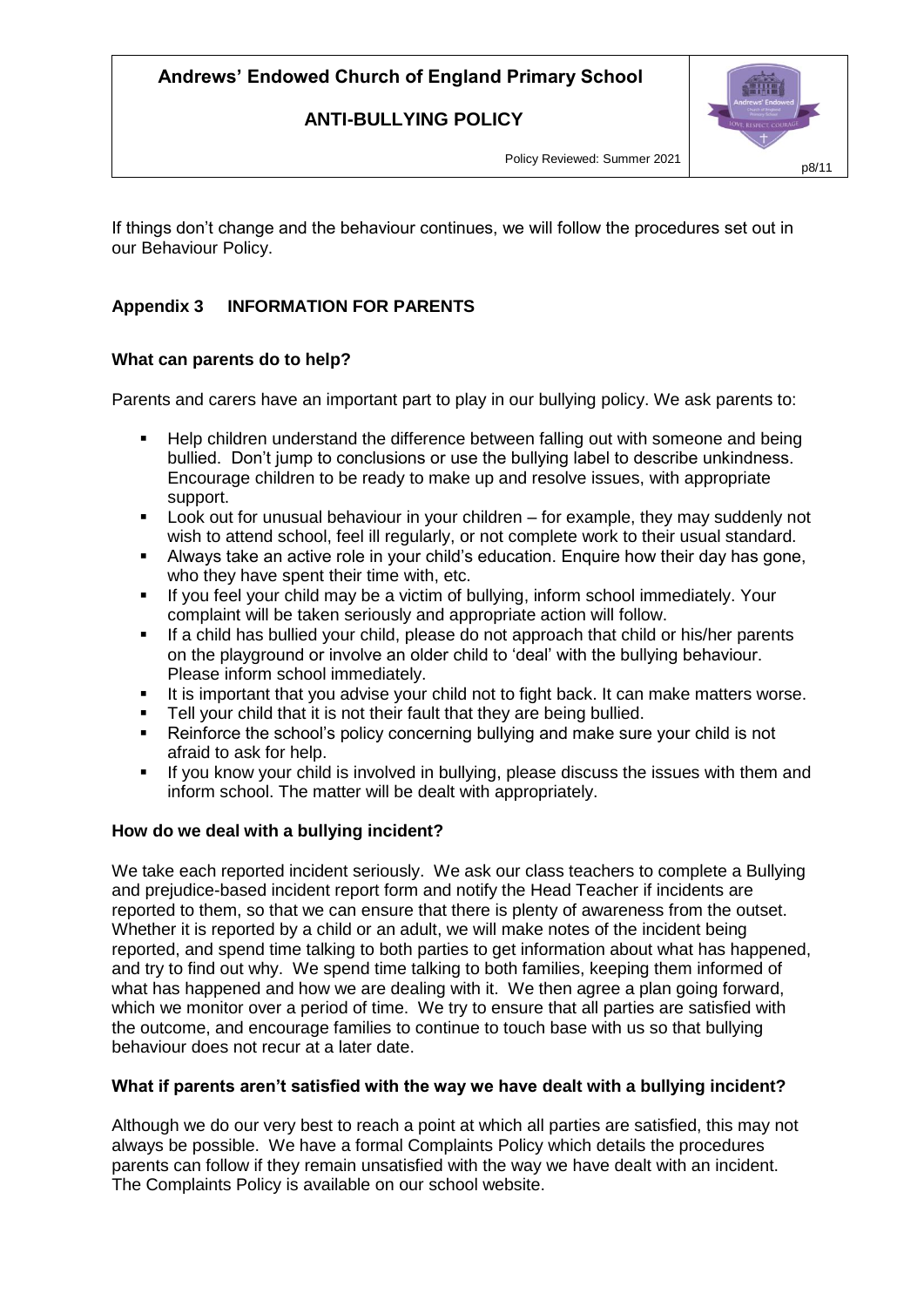**ANTI-BULLYING POLICY**

Policy Reviewed: Summer 2021

# **SHIP** p9/11

#### **Appendix 4 HAMPSHIRE [BULLYING AND PREJUDICE BASED INCIDENT REPORT FORM](file:///C:/Users/thoma/Downloads/Hampshire%20Bullying%20and%20Racist%20Incident%20Reporting%20Form.doc)**

*(NB Appendix Numbers in blue within this form refer to the form's appendices at the end of the document)*

|                              |                                                         | <b>HIAS SCHOOL IMPROVEMENT</b> | Hampshire                                                                                                                                                                                            |  |
|------------------------------|---------------------------------------------------------|--------------------------------|------------------------------------------------------------------------------------------------------------------------------------------------------------------------------------------------------|--|
| report form                  | <b>Bullying and prejudice-based incident</b>            |                                | Details of reported bullying/incident (please include any derogatory language used):                                                                                                                 |  |
| Report form completed by:    |                                                         |                                |                                                                                                                                                                                                      |  |
| Date of report:              |                                                         |                                | Name and age/year/tutor group of target/s (some incidents may not have a target):                                                                                                                    |  |
| Time of incident:            |                                                         |                                |                                                                                                                                                                                                      |  |
| Type of report/incident:     |                                                         |                                | Ethnicity of target (please refer to Appendix 4 for ethnic groups):                                                                                                                                  |  |
| Bullving                     | Prejudice-based incident                                | <b>Both</b>                    |                                                                                                                                                                                                      |  |
| Concern raised by:           |                                                         |                                | Gender of target: Name and age/year/tutor group of perpetrator/s:                                                                                                                                    |  |
| Victim                       | Perpetrator                                             | Third party - staff            |                                                                                                                                                                                                      |  |
| Child/young person           | Parent/carer                                            | Other                          | Name and age/year/tutor group of perpetrator/s:                                                                                                                                                      |  |
|                              | Where did the incident take place? Tick all that apply. |                                | Ethnicity of perpetrator (please refer to Appendix 4 for ethnic groups):                                                                                                                             |  |
| <b>Bus</b>                   | Corridor                                                | Park                           |                                                                                                                                                                                                      |  |
| Taxi                         | Classroom                                               | Playground                     | Gender of perpetrator:                                                                                                                                                                               |  |
| Toilets/Cloakroom            | Locker/changing room                                    | Online/social<br>media         | Bullying/incident was to do with:                                                                                                                                                                    |  |
| On the way<br>to/from school | Other (please describe below)                           |                                | (Tick all the boxes that apply from sections A and B).<br>Section A (protected characteristics under the Equality Act and statutory requirements under<br>Prevent) - for definitions see Appendix 1. |  |
| Other                        |                                                         |                                | Disability/special educational needs/medical condition/mental health                                                                                                                                 |  |
|                              |                                                         |                                | Ethnicity/race                                                                                                                                                                                       |  |

Portsmouth

e<sup>n</sup> co

| Gender identity                                                                                               |
|---------------------------------------------------------------------------------------------------------------|
| Religion/belief                                                                                               |
| Sex                                                                                                           |
| Sexual orientation                                                                                            |
| Pregnancy                                                                                                     |
| Expressing/supporting extremist views                                                                         |
|                                                                                                               |
| Other (please describe):                                                                                      |
| Section B (other non-statutory characteristics) - for definitions see Appendix 1.                             |
| Appearance                                                                                                    |
| Home circumstances/socio-economic factors                                                                     |
| Other (please describe):                                                                                      |
| Behaviour involved in the bullying/incident - tick the main behaviour(s) used in the bullying or<br>incident: |
| Cyberbullying                                                                                                 |
| Damage to property                                                                                            |
| Indirect/social                                                                                               |
| Physical Abuse (against staff)                                                                                |
| Physical Abuse (against pupil/student)                                                                        |
| Possession/distribution of offensive materials                                                                |
| Sexual abuse/harassment (against staff)                                                                       |
|                                                                                                               |

Hampshire Sunset Mary County Council

| Verbal Abuse (against staff)                                                                                                 |
|------------------------------------------------------------------------------------------------------------------------------|
| Verbal Abuse (against pupil/student)                                                                                         |
| Other (please describe):                                                                                                     |
| Frequency and duration of behaviour:                                                                                         |
| <b>Risk Assessment screening questions</b><br>Is the victim safe (if not, consider immediate response)?                      |
| Does the victim need additional support?                                                                                     |
| Is this a repeat victim?                                                                                                     |
| Is this a repeat perpetrator?                                                                                                |
| Are any of the individuals at risk of radicalisation?                                                                        |
| For school use - actions and decisions following incident (to include contact with parents, pupil<br>advice, referrals etc). |
| If appropriate to your setting:                                                                                              |
| Restorative approaches used?                                                                                                 |
| Yes/No                                                                                                                       |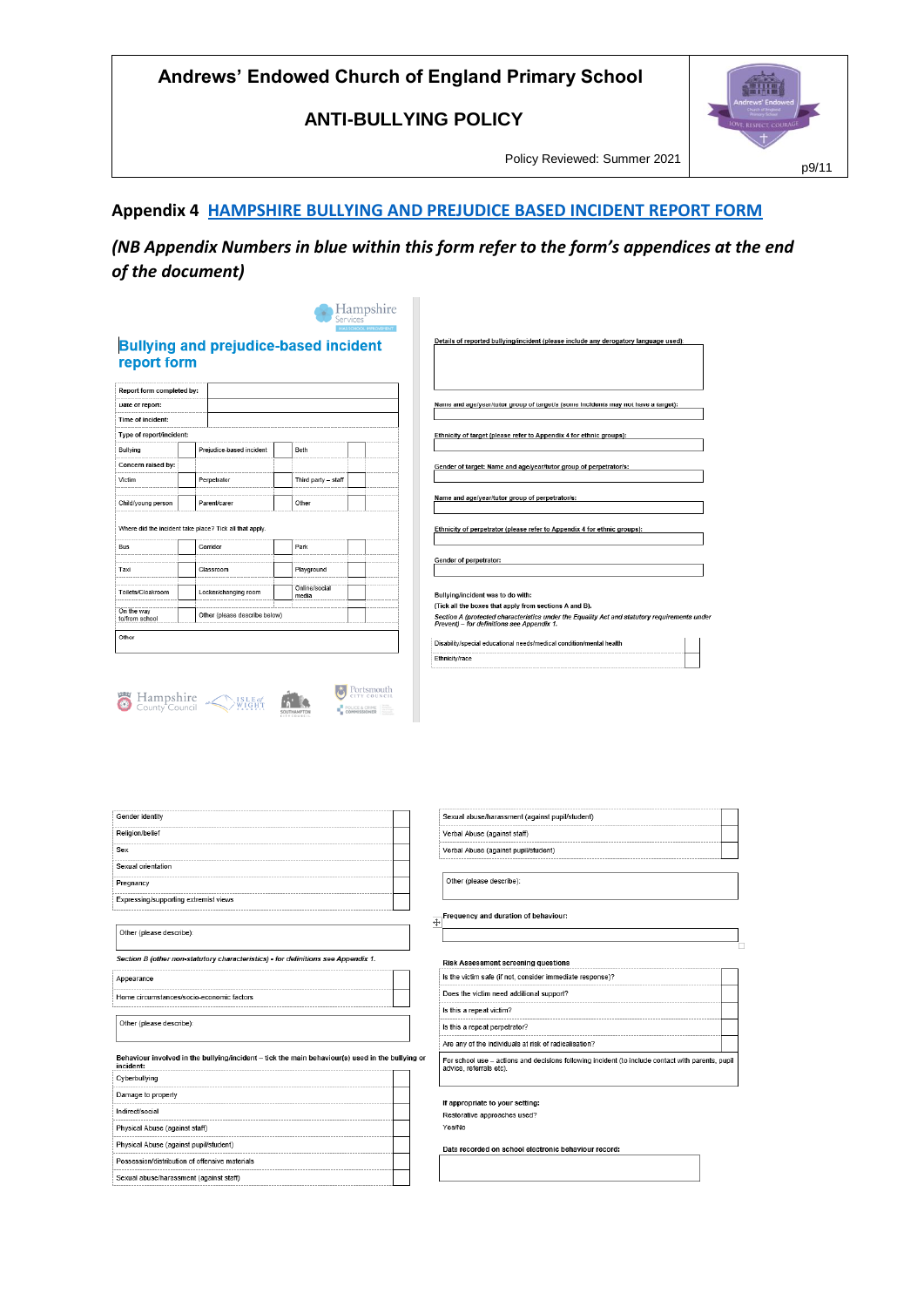#### **ANTI-BULLYING POLICY**



Policy Reviewed: Summer 2021

#### Appendix 1 - brief definitions: types of bullying/incidents

Disability/special educational needs/medical condition/mental health Real or perceived disability, special need, gifted or falented or health conditions or association with<br>someone in those categories (related derogatory language for example: retard/spaz/geek/nerd) or<br>association with someo

#### **Ethnicity/race (racism)**

Ethnic origin, skin colour, national origin, culture, language, real or perceived or because of their<br>association with someone of a particular ethnicity, culture etc.

Gender identity (transphobia)

University of the transpender, someone whose gender or gender identity is seen as<br>Transgender, perceived to be transgender, someone whose gender or gender identity is seen as<br>Language/stereotyped perceptions of gender (sis

#### Religion/belief

Beliefs, faith, identity (Islamophobia and anti-Semitism, for example). It may also be because of a<br>perception or assumption about religion, belief or lack of belief (which may or may not be accurate),<br>or because of their

#### Sex: sexist bullying (misogyny/misandry)

Based on sexist language, attitudes and behaviours that when expressed demean, intimidate or harm<br>another person because of their sex or gender.

#### Sexual orientation

Related to sexual orientation, or perceived orientation, of target or target's family/friends and/or<br>homophobic/bi-phobic abuse and language used. Bisexual people may experience homophobic<br>bullying, but they are also likel people are 'greedy', 'promiscuous' or 'confused'

#### Appearance

Hair colour, body shape, clothing etc.

#### Home circumstances

Class background, low income, free school meals, young carer, looked after children

#### Appendix 2 – extended definitions of types of bullving

#### **Homophobic bullying**

Homophobic bullying occurs when bullying is motivated by a prejudice against lesbian, gay or<br>bisexual people. This can affect:

- young people who are lesbian, gay or bisexual (LGB) voung people who are thought to be lesbian, gay or bisexual
- young people who are different in some way they may not act like the other boys or girls
- young people who have almost it in some way they may not act like the other boys of gins<br>young people who have gay, lesbian or bisexual friends, or family, or parents/carers who are gay,<br>lesbian or bisexual
- teachers, who may or may not be lesbian, gay or bisexual
- **Bi-phobic bullying**

Bisexual people may experience homophobic bullying but they are also likely to experience biphobia, that is, prejudice which is specifically related to their bisexual identity. Biphobia often takes the form of stereotypes:

Bullying that targets disabled children and children with Special Educational Needs (SEN) Builying that targets disabled chirdren and children with Special Educational Needs (SEN)<br>Behavior by an individual or group that intentionally hurts disabled children, or those with special<br>needs, either physically or emo

#### **Racist bullving**

This is behaviour by an individual or group that intentionally hurts another individual or group, either physically or emotionally, and makes a person feel unwelcome, marginalised, excluded, powerless or worthless because example a parent/carer)

#### Bullving based on religion or belief

This is behaviour, by an individual or group, that intentionally hurts another individual or group either when the state of the state of the word of the word of the controller intentional part of the controller of the cont

perception or assumption about religion or belief (which may or may not be accurate), or because of<br>their association with someone of a particular religion or belief (for example a parent/carer). **Transphobic Bullving** 

'Trans' is an umbrella term that describes people whose sense of their gender or gender identity is<br>seen as being different to typical gender norms. Where children and young people are perceived not to be conforming to the dominant gender roles that may be widely expected of them, schools should<br>be alert for signs of bullying. Transphobic bullying is commonly underpinned by sexist attitudes and<br>be alert for signs of b nools should can affect any child or young person

#### Appendix 3 - behaviour involved in the bullying/incident

Cyberbullying: Internet, mobile phones, social media, trolling, sexting, coercion, blackmail,<br>grooming, promoting any hate-based views.

Damage to property: damage, interference, withholding, demanding or stealing of personal<br>possessions, money and loaned or allocated equipment/resources, graffiti.

Indirect/social: intentionally socially excluding or isolating an individual or group from<br>activities/community both on and offline eg gossiping, spreading rumours, intimidating looks, gestures<br>and behaviours.

of thysical abuse: any form of violence or physical force eg pushing, kicking, hitting, pinching, tripping,<br>spitting etc.

Possession/distribution of offensive materials: disseminating inappropriate materials

Sexual abuse/harassment: suggestive sexual comments, innuendo or behaviour including offensive<br>comments about sexual reputation; or using sexual language that is designed to embarrass,<br>humiliate, intimidate or subordinate.

Verbal abuse: using language in a derogatory or offensive manner, such as banter, name-calling, sarcasm, personal threats, nasty comments or 'iokes' or persistent teasing and taunting